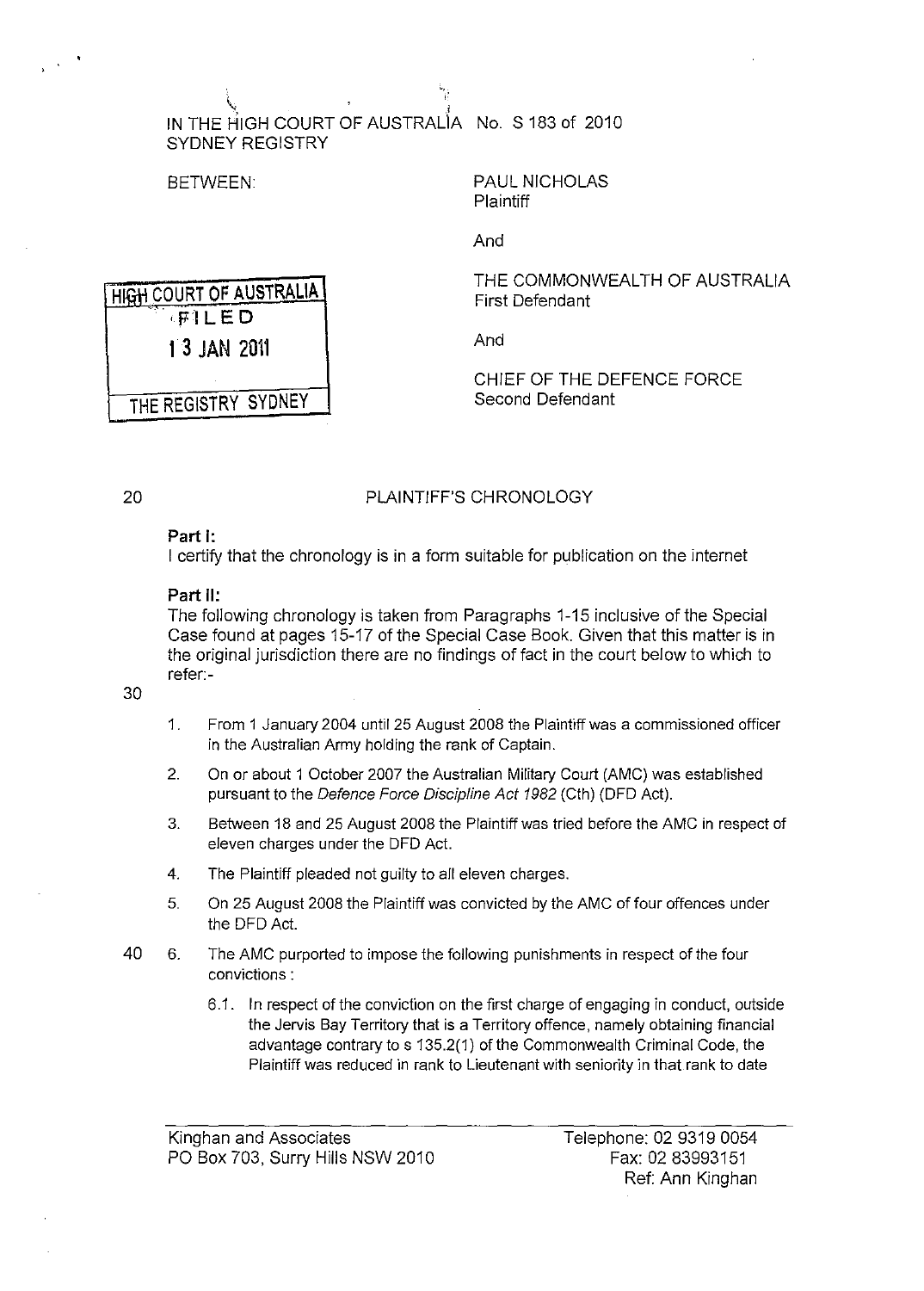from 1 January 2006 and ordered to pay reparation to the Commonwealth of \$1851.43.

- 6.2. **In** respect of the conviction on the second charge of engaging in conduct, outside the Jervis Bay Territory that is a Territory offence, namely obtaining financial advantage contrary to s 135.2(1) of the Commonwealth Criminal Code, the Plaintiff was sentenced to a severe reprimand and ordered to pay reparation to the Commonwealth of \$58.80.
- 6.3. **In** respect of the conviction on the fourth charge of engaging in conduct, outside the Jervis Bay Territory that is a Territory offence, namely conduct 10 tending and intended to pervert the course of justice, the Plaintiff was sentenced to dismissal from the Defence Force effective 19 September 2008.
	- 6.4. **In** respect of the conviction on the sixth charge of engaging in conduct, outside the Jervis Bay Territory that is a Territory offence, namely attempting to pervert the course of justice contrary to ss 713.1 (1) and 44(1) of the Criminal Code Act 2002 (ACT), the Plaintiff was sentenced to dismissal from the Defence Force effective 19 September 2008.
	- 7. On 25 August 2008, pursuant to and by force of the purported orders of the AMC, the Plaintiffs rank was reduced to Lieutenant.
- 8. On 19 September 2008, pursuant to and by force of the purported orders of the 20 AMC, the Plaintiff was dismissed from the Australian Defence Force.
	- 9. On 26 August 2009 (the High Court decision date) the High Court in Lane v Morrison (2009) 239 CLR 230 declared the provisions of Division 3 of Part **VII** of the DFD Act, which established the AMC, to be invalid.
	- 10. On 22 September 2009 the Military Justice (Interim measures) Act (No. 2) 2009 (Cth) (the Interim Measures Act) commenced operation.
	- 11. Part 2 of Schedule 1 to the Interim Measures Act applies to the punishments purportedly imposed by the AMC on the Plaintiff, those being punishments purportedly imposed by the AMC prior to the High Court decision date.
- 12. Pursuant to item 5 of Schedule1 to the Interim Measures Act, the rights and 30 liabilities of the Plaintiff are declared to be, and always to have been, the same as if the punishments purportedly imposed by the AMC had been properly imposed by a general court martial and certain other conditions were satisfied.
	- 13. The rights and liabilities as declared by item 5 of Schedule 1 to the Interim Measures Act are subject to the outcome of any review provided for by Part 7 of Schedule 1.
	- 14. On or about 7 October 2009 the Plaintiff was notified of his right to petition a competent reviewing authority for a punishment review pursuant to Part 7 of Schedule 1 to the Interim Measures Act.
	- 15. The Plaintiff did not lodge a petition for a punishment review with the competent

40